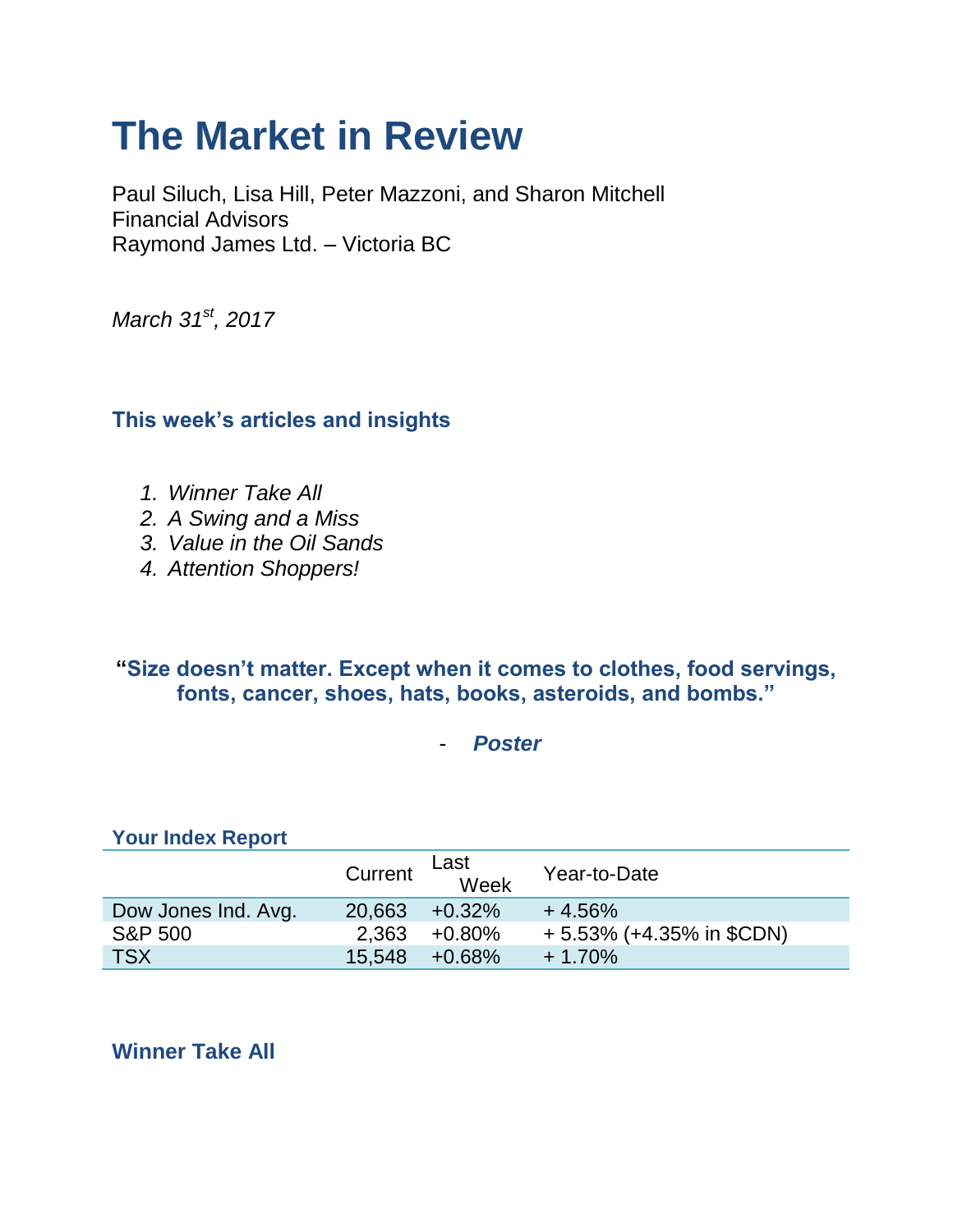Concentration of wealth is a big issue these days. The Occupy Wall Street protests began almost six years ago using the slogan "*We are the 99%"* to shame the 1% who hold much of the wealth in the US and Canada. In Canada, the top 20% of the population own approximately 50% of the wealth (source: GlobalNews) and this is closer to 80% in the US.

In fact, this is not a new phenomenon. Similar numbers occurred in the US in the 1920s, when 1% of the population controlled 36% of the nation's wealth. In medieval times, 1% of the population (the royalty) owned closer to 99% of the property and wealth.

Wealth swings back to the populace when there is a shortage of workers and they achieve a wage premium for their services. Historically, this happened after plagues and wars. When the population of workers expands, wages drop and money concentrates back in the pockets of the rich. This is not an argument for or against income disparity. In fact, if you make more than \$32,400 per year (source: Investopedia), you are in the top 1% of global earners!

Income disparity occurs in the stock market, as well. We are seeing a concentration of companies and profits unlike anything in decades, and this may help explain why profit margins have gone to such lofty levels. Even though the economy has tripled in size, there are fewer publicly-traded companies in the US than there were in 1970. There are less companies in each industry, as well, allowing the survivors a bigger slice of the pie. A study by *Grullon* shows increasing industry concentration in at least 75% of U.S. industries. We see it today in many categories, from toothpaste to gasoline. Sometimes there are just two brands to choose from.

There is even a term for it: *Winner Take All*.

Why is this relevant? With fewer and fewer companies making all the money, perhaps we don't have to hold so many for proper diversification. The study cited above shows returns on assets rise the more an industry is concentrated because they are able to raise their prices more easily. The top 20% of firms in terms of profits in the S&P 500 are becoming even more profitable relative to the lowest 20%. The winners are, indeed, taking it all.

Since 1926, in fact, the top 20 stocks out of the 26,000 US stocks available over those years (*source: Bessembinder, 2017*) account for about 25% of the wealth creation since 1926. The remaining 96% returned only what T-Bills returned.

And size matters. Market share increases for the largest companies, meaning the big have an advantage as they get bigger. From 1995 through 2005, the two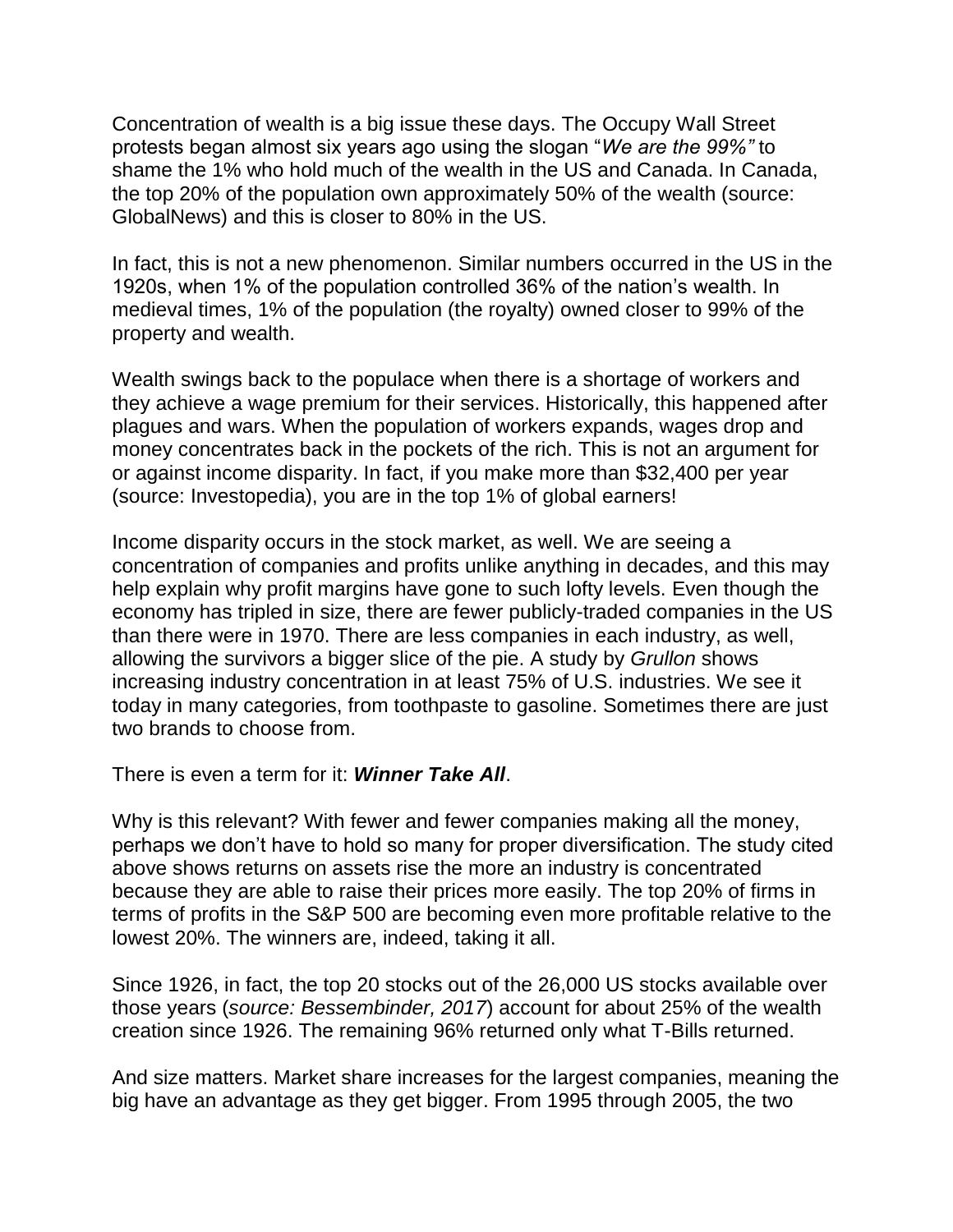largest US companies were GE (**NYSE GE**) and Exxon Mobil (**NYSE XOM**). You would have done very well just owning those two. Since 2010, the two largest companies in the US have been Google (**NASDAQ GOOGL**) and Apple (**NASDAQ AAPL**).

Of course, even large companies are targets for disruption. Just ask Sears (**NASDAQ SHLD**) and JC Penney (**NYSE JCP**) about a company called Amazon (**NASDAQ AMZN**). It is important to have some diversification. But how much?

Most portfolio theory suggests anywhere from 15 to 50 stocks is sufficient to diversify a portfolio. It is much easier to own 500 stocks through an index like the S&P 500 now, but do you really need 500 stocks, especially since just a handful make all the returns? The increasing effect of *Winner Take All*, where the biggest companies gain most of the profits, suggests you don't.

We hold approximately 28 stocks in our portfolios and this is a number that works well for us. Our outside managers will have up to 50. More than that and it is difficult to follow them all properly.

#### **A Swing and a Miss**

The past two weeks in both politics and the markets have been driven primarily by one thing: the attempted, and then failed, passage of the *Repeal and Replace* US healthcare bill. This was legislation put forward by the Republican administration to repeal the US health care act known as Obamacare and replace it with something that could better sustain itself economically. Because Democrats felt it took away too much, while many Republicans felt it did not take away enough, it failed to gain enough votes to pass, and was withdrawn.

Heathcare is a very thorny topic in any country. It took seven months of amendments, revisions, and setbacks before Obamacare was signed by the President in 2010, so this is not the end of the world. However, it is viewed as a test to see if President Trump can move his agenda forward. A test to see if he can make it through the swamp he so wants to drain. The failure to pass both his contentious Immigration bill and now Repeal and Replace puts his even bolder Tax Reform proposals on shakier ground.

Trump is swinging hard for the ball, but missing, so far in his term.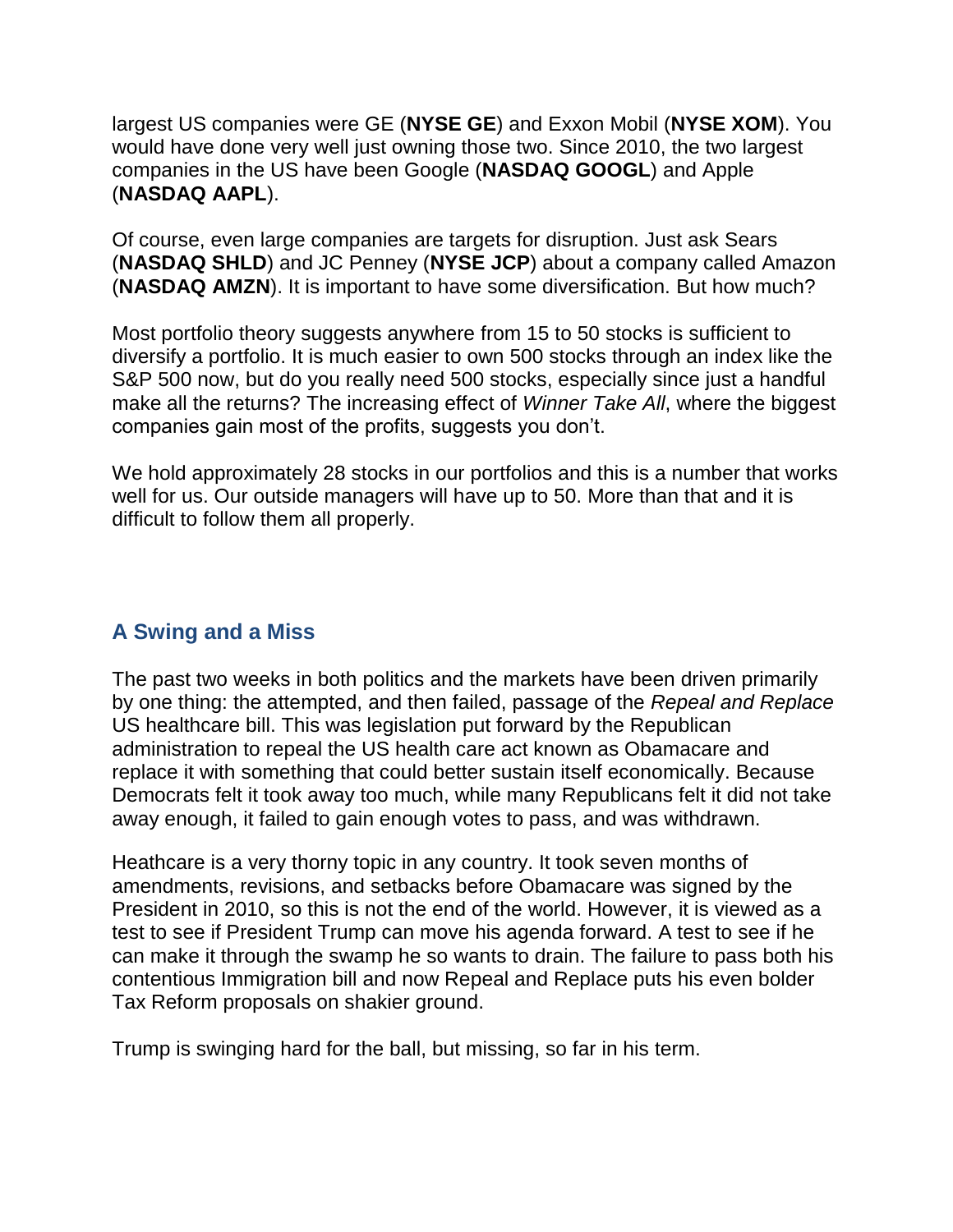Stocks fell only about 3%, and have since made most of the decline back. Many have expected markets to decline even more after the dramatic rise since the November inauguration, and they have been disappointed. What is holding things up?

Consumer confidence, for one thing. This measure of confidence in the economy hit its highest point since 2007. People feel better about jobs and the potential for income growth.

"People don't spend confidence. They spend income," said one wag about the numbers. Job growth in the US has been the best since 2009, with over 200,000 jobs added per month for five straight months. A brighter outlook for employment does wonders for retail spending. Private sector wages rose by 6% over those of a year ago, which is a multi-year high. It is important that people are making more money! And the US personal savings rate rose to 5.6% from 5.4% another good sign.

From a corporate perspective, it is the hope for less regulation that is spurring confidence. The new administration has promised to remove two regulations for every new one added. From 2009 to 2016, the Democratic administration added close to 25,000 new regulations (Washington Examiner) covering everything from water use and Christmas ornaments to school lunch menus and pigs on airplanes. Jim Cramer stated that the former administration added 25 new regulations for each one it removed. Time will tell how many rules Trump can remove or relax, but the rally in stocks speaks volumes about the relief the business world feels.

We still expect some sort of cooling off of the markets. So far we have not seen it.

#### **Value in the Oil Sands**

In Canada, the biggest news in the last month has been the dramatic exit of US oil firms from Alberta's oil sands. Concerned they are too expensive to develop, too dirty and polluting, and too pipeline-constrained to be profitable enough, three global giants sold their oil sands interests to Canadian Natural Resources (**TSX CNQ**) and Cenovus (**TSX CVE**). On the surface, these are all valid concerns. The new Keystone pipeline just approved will help, but Alberta needs both Energy East and routes through British Columbia to satisfy all the new production coming on-stream. Any new pipeline project is problematic, to say the least.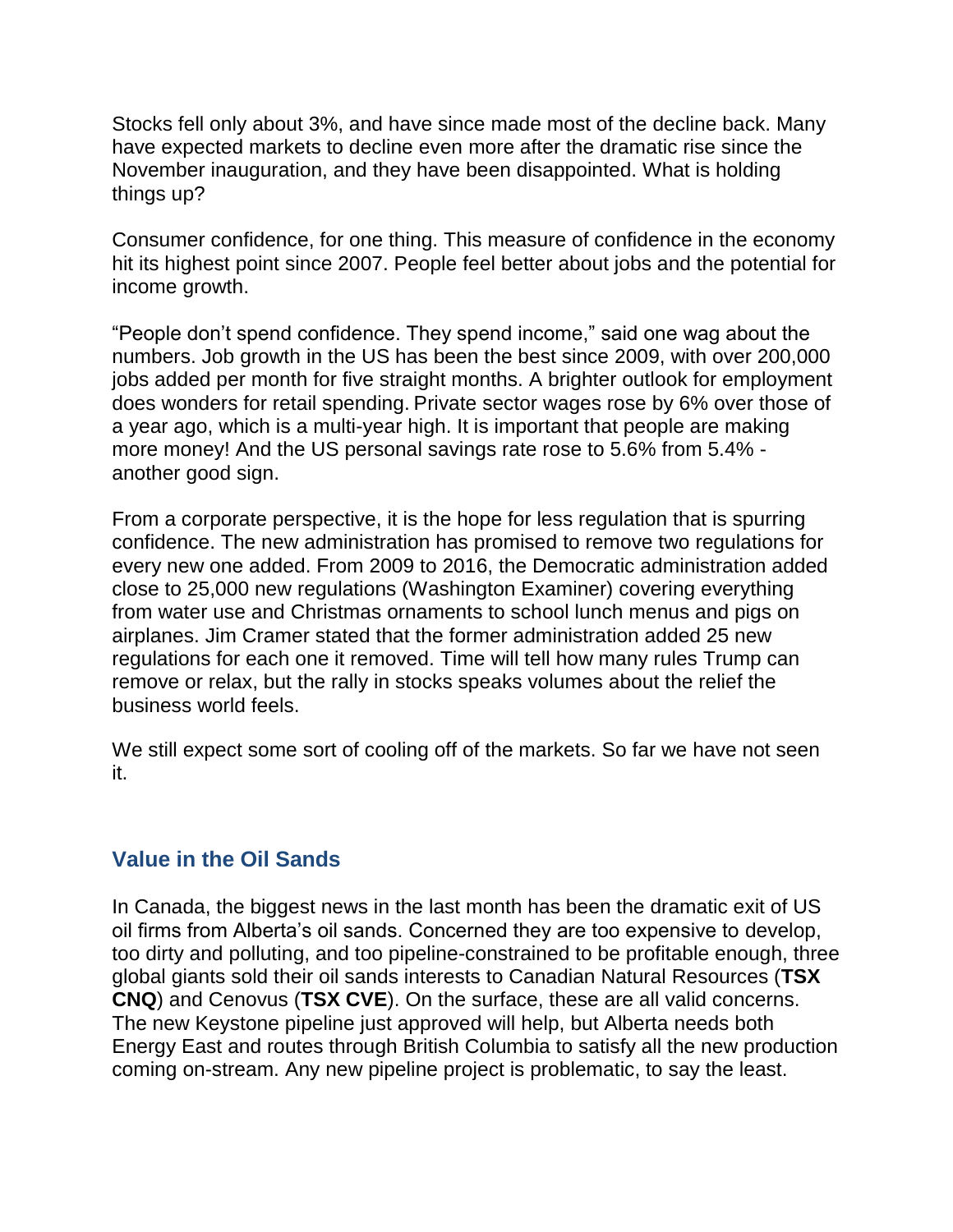Before we write off the Canadians as rubes who paid too much for bad assets, consider the following:

- We have seen this before. Foreign oil companies poured into Canada in the 1970s and 1980s (remember Gulf, BP, and Amoco?) only to sell out quietly to Canadian firms over the following decade. Many offshore companies overpaid for oil assets as oil peaked in 2007.
- Canada's oil sands are still the second largest reserves of oil in the world. Demand for petrochemicals is still rising, despite the increase in market share of the renewables.
- Once the facilities are built, operating costs for oil sands assets have dropped dramatically. Most newspaper articles cite US \$60 per barrel as the price the oil sands need to make money. If you are building a new open-pit mine, maybe, but not if you buy an existing one and operate it better. Suncor (**TSX SU**) announced their operating costs are now down to as low as \$25 per barrel and Canadian Natural Resources achieved \$22.53 per barrel operating costs last quarter. Numbers like this make them competitive with even the best Texas properties.
- The Canada's Oil Sands Innovation Alliance (COSIA) was formed in 2012 to allow companies to share technological breakthroughs in efficiencies and the environment. This collaboration has allowed companies to lower their costs while lowering their emissions. Few other oil regions have this level of cooperation.

In other words, don't count Alberta and the oil sands out just yet. While Cenovus may have overpaid for the assets it just bought (the market sure thinks so), most of the other acquisitions have been real bargains for the Canadian buyers.

Canadian Natural Resources and Suncor continue to stand out as the two best to own.

*Referrals are the nicest way to grow any business. If you have friends or colleagues who could be helped by our commitment to prudent investing and world-class, personal service, we'd be delighted to hear from you and to gently follow up with them.* 

*Just call us at (250) 405-2417 and we'll take it from there. Thanks!*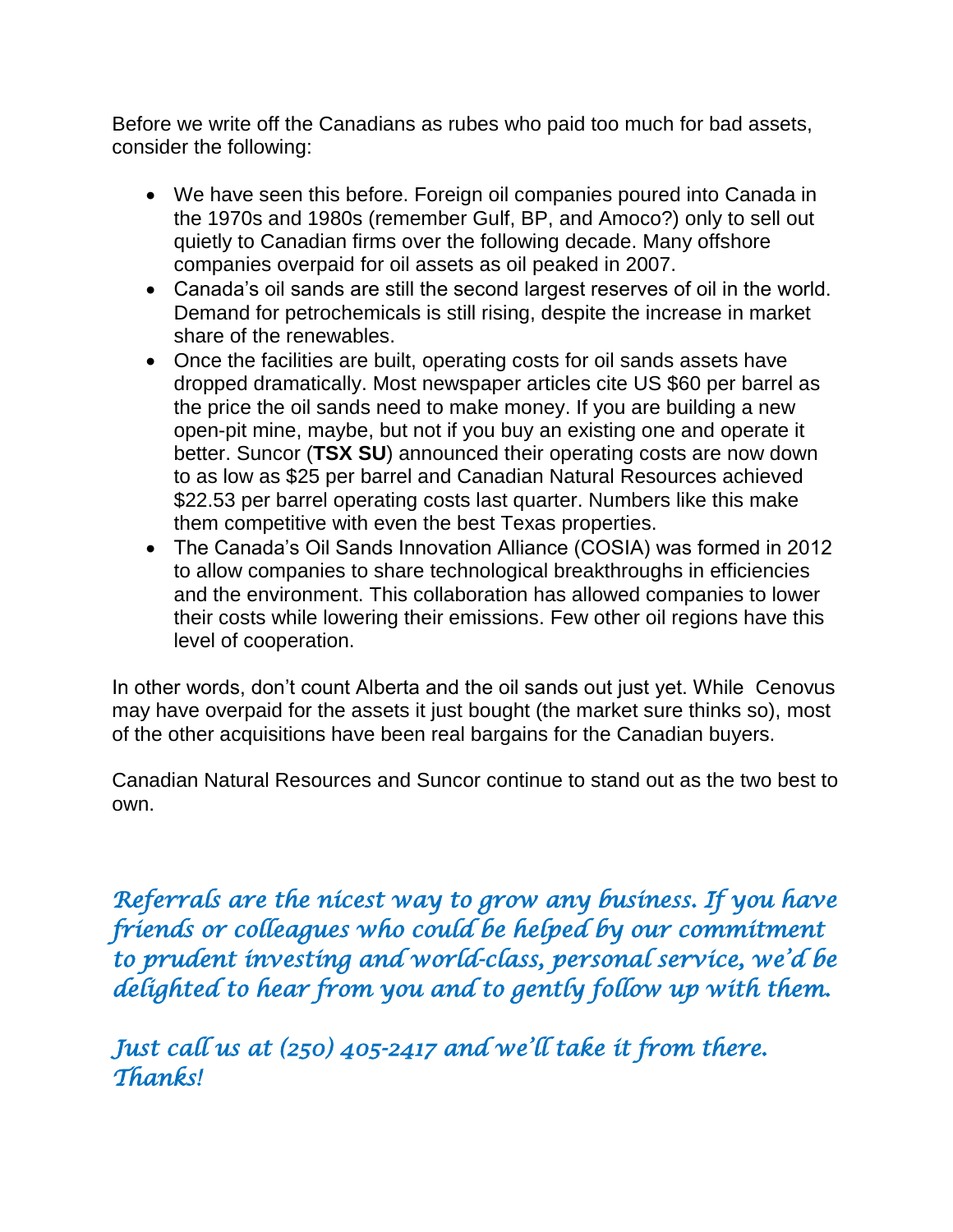### **Attention Shoppers!**

For many years, there has been talk that North America is "over-stored". From downtown malls to suburban strip malls to Big Box warehouses, the retail industry just kept adding capacity. "If you build it, they will come" has been the mantra of retail for fifty years.

Trees don't grow to the sky and nothing lasts forever. Analysts always knew something had to give, and that something was a combination of technology, demographics, and the economy.

First, technology. Technology has always been a factor in the retail store experience. What we see now as "on-line shopping" really began a hundred years ago with the Sears Roebuck catalogue. It transformed into TV shopping with the Home Shopping Network, and then into computer shopping. Now, of course, we can buy just about anything through our phones. Why suffer the crowds when we can find what we want on-line and order it with a click?

Second, demographics. The Millennials don't shop the way the Baby Boomers (1946-1964) and Generation X (1965-1985) did. The kids of the previous generations lived at the mall. Companies like the Gap (**NYSE GPS**) thrived on the traffic. Millennials love a bargain and they rely less on ads and experts, choosing their fashions twice as much through what friends "like" on Facebook (**NASDAQ FB**) than through what experts recommend.

Finally, the economy. "This generation was raised seeing their parents lose their home and they went through the second-biggest recession in the country," says Jane Hali, chief executive at Jane Hali & Associates, an investment research firm. Millennials will evaluate items in a brick-and-mortar store, then order it online. And since many fashions are copied in weeks in Chinese factories, halfprice knockoffs have never been more accessible.

The result has been store after store reporting falling sales. Lululemon (**NASDAQ LULU**) reported poor sales this week and the shares tanked. Yoga pants just aren't exclusive enough anymore, it appears. Other companies, such as Wet Seal, American Apparel, and The Limited have gone bankrupt.

Like all cycles, this one will play itself out in time. More stores will close because we have too many, while others like Wal-Mart (**NYSE WMT**) and Nordstrom (**NYSE JWN**) will fight back with their own on-line sites. Amazon will disrupt and reshape the retail industry, but it won't ever own it completely. Some items, like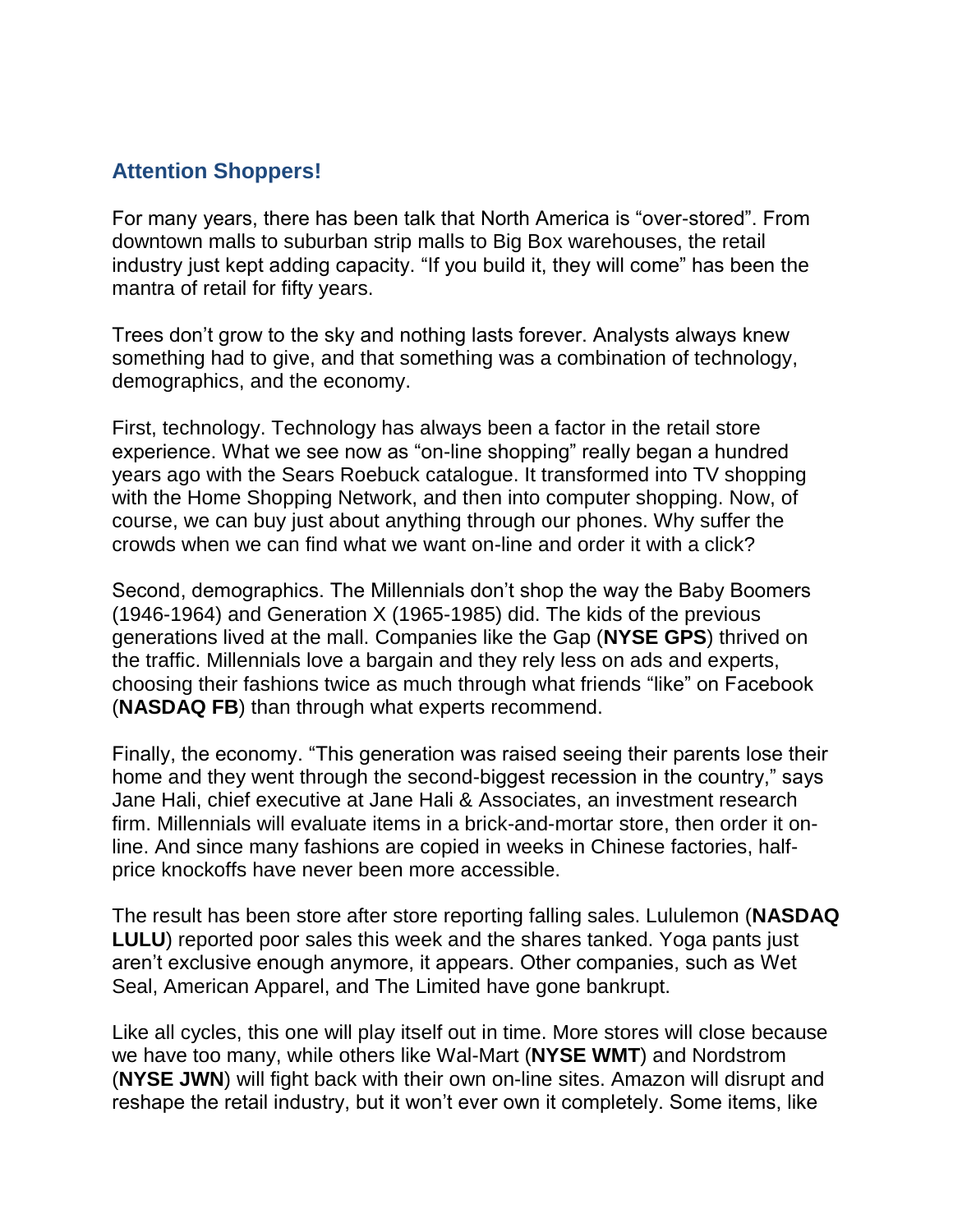fresh food and home supplies, don't lend themselves well to electronic ordering so these types of stores should continue to thrive.

At some point, shares in retail stores will become true bargains and worthy of purchase. But not yet.

#### **<http://www.raymondjames.ca/siluchhill/>**

We thank you for your business and your referrals and we hope you find our site user friendly and informative. We would welcome your comments.

#### **How to contact us:**

[paul.siluch@raymondjames.ca](https://owa-kel.raymondjames.ca/owa/redir.aspx?SURL=z0BxOCXDlQ-Aad1f_a9igaARxm5Rd1VXE7UcmD4mZ3IZiacj7DPTCG0AYQBpAGwAdABvADoAcABhAHUAbAAuAHMAaQBsAHUAYwBoAEAAcgBhAHkAbQBvAG4AZABqAGEAbQBlAHMALgBjAGEA&URL=mailto%3apaul.siluch%40raymondjames.ca) [lisa.hill@raymondjames.ca](https://owa-kel.raymondjames.ca/owa/redir.aspx?SURL=glaBgdTdxPMFpiw4eumg-PzZXpo9vJyObrXLs1TKtIAZiacj7DPTCG0AYQBpAGwAdABvADoAbABpAHMAYQAuAGgAaQBsAGwAQAByAGEAeQBtAG8AbgBkAGoAYQBtAGUAcwAuAGMAYQA.&URL=mailto%3alisa.hill%40raymondjames.ca) [peter.mazzoni@raymondjames.ca](https://owa-kel.raymondjames.ca/owa/redir.aspx?SURL=3c7mDL9-cZxYXt7CvkOu20QVFy1WCaDQxUZ3BQE6vecZiacj7DPTCG0AYQBpAGwAdABvADoAcABlAHQAZQByAC4AbQBhAHoAegBvAG4AaQBAAHIAYQB5AG0AbwBuAGQAagBhAG0AZQBzAC4AYwBhAA..&URL=mailto%3apeter.mazzoni%40raymondjames.ca)

(250) 405-2417

#### *Disclaimers*

*[The information contained in this newsletter was obtained from sources believed to be reliable, however, we cannot](https://owa-kel.raymondjames.ca/owa/redir.aspx?SURL=z0BxOCXDlQ-Aad1f_a9igaARxm5Rd1VXE7UcmD4mZ3IZiacj7DPTCG0AYQBpAGwAdABvADoAcABhAHUAbAAuAHMAaQBsAHUAYwBoAEAAcgBhAHkAbQBvAG4AZABqAGEAbQBlAHMALgBjAGEA&URL=mailto%3apaul.siluch%40raymondjames.ca)  represent that it is accurate or complete. [It is provided as a general source of information and should not be](https://owa-kel.raymondjames.ca/owa/redir.aspx?SURL=z0BxOCXDlQ-Aad1f_a9igaARxm5Rd1VXE7UcmD4mZ3IZiacj7DPTCG0AYQBpAGwAdABvADoAcABhAHUAbAAuAHMAaQBsAHUAYwBoAEAAcgBhAHkAbQBvAG4AZABqAGEAbQBlAHMALgBjAGEA&URL=mailto%3apaul.siluch%40raymondjames.ca)  [considered personal investment advice or solicitation to buy or sell securities.](https://owa-kel.raymondjames.ca/owa/redir.aspx?SURL=z0BxOCXDlQ-Aad1f_a9igaARxm5Rd1VXE7UcmD4mZ3IZiacj7DPTCG0AYQBpAGwAdABvADoAcABhAHUAbAAuAHMAaQBsAHUAYwBoAEAAcgBhAHkAbQBvAG4AZABqAGEAbQBlAHMALgBjAGEA&URL=mailto%3apaul.siluch%40raymondjames.ca) The views expressed are those of the [authors, Paul Siluch and Lisa Hill, and not necessarily those of Raymond James Ltd.](https://owa-kel.raymondjames.ca/owa/redir.aspx?SURL=z0BxOCXDlQ-Aad1f_a9igaARxm5Rd1VXE7UcmD4mZ3IZiacj7DPTCG0AYQBpAGwAdABvADoAcABhAHUAbAAuAHMAaQBsAHUAYwBoAEAAcgBhAHkAbQBvAG4AZABqAGEAbQBlAHMALgBjAGEA&URL=mailto%3apaul.siluch%40raymondjames.ca) Commissions, trailing [commissions, management fees and expenses all may be associated with mutual funds.](https://owa-kel.raymondjames.ca/owa/redir.aspx?SURL=z0BxOCXDlQ-Aad1f_a9igaARxm5Rd1VXE7UcmD4mZ3IZiacj7DPTCG0AYQBpAGwAdABvADoAcABhAHUAbAAuAHMAaQBsAHUAYwBoAEAAcgBhAHkAbQBvAG4AZABqAGEAbQBlAHMALgBjAGEA&URL=mailto%3apaul.siluch%40raymondjames.ca) Please read the prospectus before investing. [The indicated rates of return are the historical annual compounded total returns including changes](https://owa-kel.raymondjames.ca/owa/redir.aspx?SURL=z0BxOCXDlQ-Aad1f_a9igaARxm5Rd1VXE7UcmD4mZ3IZiacj7DPTCG0AYQBpAGwAdABvADoAcABhAHUAbAAuAHMAaQBsAHUAYwBoAEAAcgBhAHkAbQBvAG4AZABqAGEAbQBlAHMALgBjAGEA&URL=mailto%3apaul.siluch%40raymondjames.ca)  [in unit value and reinvestment of all distributions and do not take into account sales, redemption, distribution or](https://owa-kel.raymondjames.ca/owa/redir.aspx?SURL=z0BxOCXDlQ-Aad1f_a9igaARxm5Rd1VXE7UcmD4mZ3IZiacj7DPTCG0AYQBpAGwAdABvADoAcABhAHUAbAAuAHMAaQBsAHUAYwBoAEAAcgBhAHkAbQBvAG4AZABqAGEAbQBlAHMALgBjAGEA&URL=mailto%3apaul.siluch%40raymondjames.ca)  [optional charges or income taxes payable by any security holder that would have reduced returns. Mutual funds are](https://owa-kel.raymondjames.ca/owa/redir.aspx?SURL=z0BxOCXDlQ-Aad1f_a9igaARxm5Rd1VXE7UcmD4mZ3IZiacj7DPTCG0AYQBpAGwAdABvADoAcABhAHUAbAAuAHMAaQBsAHUAYwBoAEAAcgBhAHkAbQBvAG4AZABqAGEAbQBlAHMALgBjAGEA&URL=mailto%3apaul.siluch%40raymondjames.ca)  [not guaranteed, their values change frequently and past performance may not be repeated.](https://owa-kel.raymondjames.ca/owa/redir.aspx?SURL=z0BxOCXDlQ-Aad1f_a9igaARxm5Rd1VXE7UcmD4mZ3IZiacj7DPTCG0AYQBpAGwAdABvADoAcABhAHUAbAAuAHMAaQBsAHUAYwBoAEAAcgBhAHkAbQBvAG4AZABqAGEAbQBlAHMALgBjAGEA&URL=mailto%3apaul.siluch%40raymondjames.ca) This newsletter is [intended for distribution only in those jurisdictions where Raymond James Ltd. is registered as a dealer in](https://owa-kel.raymondjames.ca/owa/redir.aspx?SURL=z0BxOCXDlQ-Aad1f_a9igaARxm5Rd1VXE7UcmD4mZ3IZiacj7DPTCG0AYQBpAGwAdABvADoAcABhAHUAbAAuAHMAaQBsAHUAYwBoAEAAcgBhAHkAbQBvAG4AZABqAGEAbQBlAHMALgBjAGEA&URL=mailto%3apaul.siluch%40raymondjames.ca)  securities. [Any distribution or dissemination of this newsletter in any other jurisdiction is strictly prohibited.](https://owa-kel.raymondjames.ca/owa/redir.aspx?SURL=z0BxOCXDlQ-Aad1f_a9igaARxm5Rd1VXE7UcmD4mZ3IZiacj7DPTCG0AYQBpAGwAdABvADoAcABhAHUAbAAuAHMAaQBsAHUAYwBoAEAAcgBhAHkAbQBvAG4AZABqAGEAbQBlAHMALgBjAGEA&URL=mailto%3apaul.siluch%40raymondjames.ca) This [newsletter is not intended for nor should it be distributed to any person in the USA. Raymond James Ltd. is a member](https://owa-kel.raymondjames.ca/owa/redir.aspx?SURL=z0BxOCXDlQ-Aad1f_a9igaARxm5Rd1VXE7UcmD4mZ3IZiacj7DPTCG0AYQBpAGwAdABvADoAcABhAHUAbAAuAHMAaQBsAHUAYwBoAEAAcgBhAHkAbQBvAG4AZABqAGEAbQBlAHMALgBjAGEA&URL=mailto%3apaul.siluch%40raymondjames.ca)  [of the Canadian Investor Protection Fund.](https://owa-kel.raymondjames.ca/owa/redir.aspx?SURL=z0BxOCXDlQ-Aad1f_a9igaARxm5Rd1VXE7UcmD4mZ3IZiacj7DPTCG0AYQBpAGwAdABvADoAcABhAHUAbAAuAHMAaQBsAHUAYwBoAEAAcgBhAHkAbQBvAG4AZABqAGEAbQBlAHMALgBjAGEA&URL=mailto%3apaul.siluch%40raymondjames.ca)* 

*Raymond James [does not accept orders and/or instructions regarding your account by e-mail, voice mail, fax or any](https://owa-kel.raymondjames.ca/owa/redir.aspx?SURL=z0BxOCXDlQ-Aad1f_a9igaARxm5Rd1VXE7UcmD4mZ3IZiacj7DPTCG0AYQBpAGwAdABvADoAcABhAHUAbAAuAHMAaQBsAHUAYwBoAEAAcgBhAHkAbQBvAG4AZABqAGEAbQBlAHMALgBjAGEA&URL=mailto%3apaul.siluch%40raymondjames.ca)  alternate method. [Transactional details do not supersede normal trade confirmations or statements.](https://owa-kel.raymondjames.ca/owa/redir.aspx?SURL=z0BxOCXDlQ-Aad1f_a9igaARxm5Rd1VXE7UcmD4mZ3IZiacj7DPTCG0AYQBpAGwAdABvADoAcABhAHUAbAAuAHMAaQBsAHUAYwBoAEAAcgBhAHkAbQBvAG4AZABqAGEAbQBlAHMALgBjAGEA&URL=mailto%3apaul.siluch%40raymondjames.ca) E-mail sent [through the Internet is not secure or confidential.](https://owa-kel.raymondjames.ca/owa/redir.aspx?SURL=z0BxOCXDlQ-Aad1f_a9igaARxm5Rd1VXE7UcmD4mZ3IZiacj7DPTCG0AYQBpAGwAdABvADoAcABhAHUAbAAuAHMAaQBsAHUAYwBoAEAAcgBhAHkAbQBvAG4AZABqAGEAbQBlAHMALgBjAGEA&URL=mailto%3apaul.siluch%40raymondjames.ca) We reserve the right to monitor all e-mail.*

*[Any information provided in this e-mail has been prepared from sources believed to be reliable, but is not guaranteed](https://owa-kel.raymondjames.ca/owa/redir.aspx?SURL=z0BxOCXDlQ-Aad1f_a9igaARxm5Rd1VXE7UcmD4mZ3IZiacj7DPTCG0AYQBpAGwAdABvADoAcABhAHUAbAAuAHMAaQBsAHUAYwBoAEAAcgBhAHkAbQBvAG4AZABqAGEAbQBlAHMALgBjAGEA&URL=mailto%3apaul.siluch%40raymondjames.ca)  by Raymond James [and is not a complete summary or statement of all available data necessary for making an](https://owa-kel.raymondjames.ca/owa/redir.aspx?SURL=z0BxOCXDlQ-Aad1f_a9igaARxm5Rd1VXE7UcmD4mZ3IZiacj7DPTCG0AYQBpAGwAdABvADoAcABhAHUAbAAuAHMAaQBsAHUAYwBoAEAAcgBhAHkAbQBvAG4AZABqAGEAbQBlAHMALgBjAGEA&URL=mailto%3apaul.siluch%40raymondjames.ca)  investment decision. Any information provided is [for informational purposes only and does not constitute a](https://owa-kel.raymondjames.ca/owa/redir.aspx?SURL=z0BxOCXDlQ-Aad1f_a9igaARxm5Rd1VXE7UcmD4mZ3IZiacj7DPTCG0AYQBpAGwAdABvADoAcABhAHUAbAAuAHMAaQBsAHUAYwBoAEAAcgBhAHkAbQBvAG4AZABqAGEAbQBlAHMALgBjAGEA&URL=mailto%3apaul.siluch%40raymondjames.ca)  recommendation. Raymond James [and its employees may own options, rights or warrants to purchase any of the](https://owa-kel.raymondjames.ca/owa/redir.aspx?SURL=z0BxOCXDlQ-Aad1f_a9igaARxm5Rd1VXE7UcmD4mZ3IZiacj7DPTCG0AYQBpAGwAdABvADoAcABhAHUAbAAuAHMAaQBsAHUAYwBoAEAAcgBhAHkAbQBvAG4AZABqAGEAbQBlAHMALgBjAGEA&URL=mailto%3apaul.siluch%40raymondjames.ca)  securities mentioned in e-mail. [This e-mail is intended only for the person or entity to](https://owa-kel.raymondjames.ca/owa/redir.aspx?SURL=z0BxOCXDlQ-Aad1f_a9igaARxm5Rd1VXE7UcmD4mZ3IZiacj7DPTCG0AYQBpAGwAdABvADoAcABhAHUAbAAuAHMAaQBsAHUAYwBoAEAAcgBhAHkAbQBvAG4AZABqAGEAbQBlAHMALgBjAGEA&URL=mailto%3apaul.siluch%40raymondjames.ca) which it is addressed and may contain confidential and/or privileged material. [Any review, retransmission, dissemination or other use of, or taking of](https://owa-kel.raymondjames.ca/owa/redir.aspx?SURL=z0BxOCXDlQ-Aad1f_a9igaARxm5Rd1VXE7UcmD4mZ3IZiacj7DPTCG0AYQBpAGwAdABvADoAcABhAHUAbAAuAHMAaQBsAHUAYwBoAEAAcgBhAHkAbQBvAG4AZABqAGEAbQBlAHMALgBjAGEA&URL=mailto%3apaul.siluch%40raymondjames.ca)  [any action in reliance upon, this information by persons or entities other than the intended recipient is prohibited.](https://owa-kel.raymondjames.ca/owa/redir.aspx?SURL=z0BxOCXDlQ-Aad1f_a9igaARxm5Rd1VXE7UcmD4mZ3IZiacj7DPTCG0AYQBpAGwAdABvADoAcABhAHUAbAAuAHMAaQBsAHUAYwBoAEAAcgBhAHkAbQBvAG4AZABqAGEAbQBlAHMALgBjAGEA&URL=mailto%3apaul.siluch%40raymondjames.ca)*

*This email newsletter may provide links to other Internet sites for the convenience of users. Raymond James Ltd. is not responsible for the availability or content of these external sites, nor does Raymond James Ltd endorse, warrant*